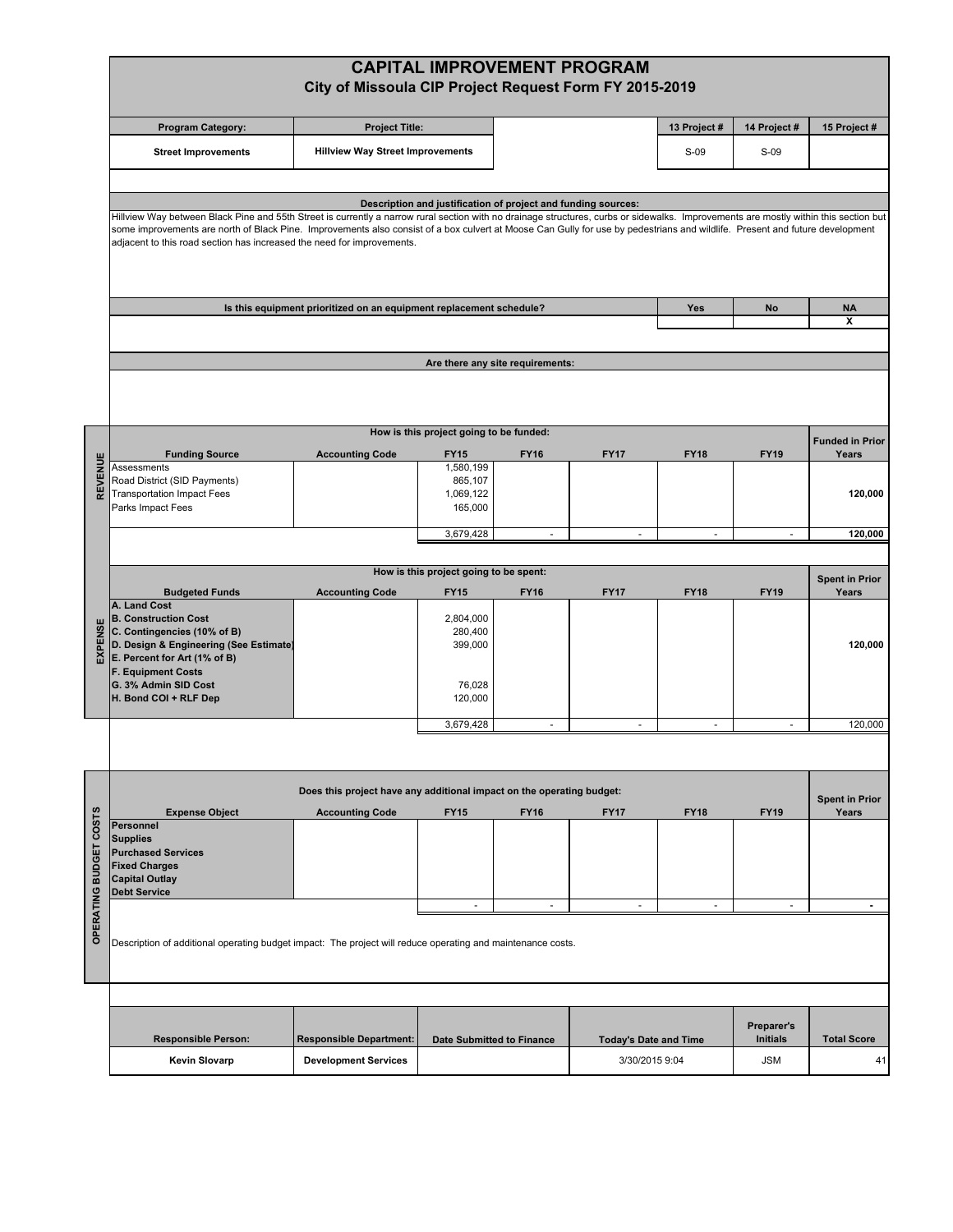| <b>CAPITAL IMPROVEMENT PROGRAM</b>                                                                                                                                                                                                                                                     |                                         |                              |                                                                                                        |        |                       |  |
|----------------------------------------------------------------------------------------------------------------------------------------------------------------------------------------------------------------------------------------------------------------------------------------|-----------------------------------------|------------------------------|--------------------------------------------------------------------------------------------------------|--------|-----------------------|--|
|                                                                                                                                                                                                                                                                                        |                                         |                              | <b>Project Rating</b><br>(See C.I.P. Instructions For Explanation of Criteria)                         |        |                       |  |
| <b>Program Category:</b><br><b>Project Title:</b>                                                                                                                                                                                                                                      |                                         |                              |                                                                                                        |        | 15 Project #          |  |
| <b>Street Improvements</b>                                                                                                                                                                                                                                                             | <b>Hillview Way Street Improvements</b> |                              |                                                                                                        |        |                       |  |
|                                                                                                                                                                                                                                                                                        | <b>Qualitative Analysis</b>             | Yes                          | <b>Comments</b><br>No                                                                                  |        |                       |  |
| 1. Is the project necessary to meet federal,<br>state, or local legal requirements? This cri-<br>terion includes projects mandated by Court<br>Order to meet requirements of law or other<br>requirements. Of special concern is that the<br>project be accessible to the handicapped. |                                         |                              | X                                                                                                      |        |                       |  |
| 2. Is the project necessary to fulfill a con-<br>tractual requirement? This criterion includes<br>Federal or State grants which require local<br>participation. Indicate the Grant name and<br>number in the comment column.                                                           |                                         |                              | X                                                                                                      |        |                       |  |
| 3. Is this project urgently required? Will de-<br>lay result in curtailment of an essential ser-<br>vice? This statement should be checked<br>"Yes" only if an emergency is clearly indi-<br>cated; otherwise, answer "No". If "Yes",<br>be sure to give full justification.           |                                         |                              | Х                                                                                                      |        |                       |  |
| 4. Does the project provide for and/or im-<br>prove public health and/or public safety?<br>This criterion should be answered "No" un-<br>less public health and/or safety can be<br>shown to be an urgent or critical factor.                                                          |                                         |                              | X                                                                                                      |        |                       |  |
|                                                                                                                                                                                                                                                                                        | <b>Quantitative Analysis</b>            | Raw<br><b>Score</b><br>Range | <b>Comments</b>                                                                                        | Weight | <b>Total</b><br>Score |  |
| 5. Does the project result in maximum<br>benefit to the community from the<br>investment dollar?                                                                                                                                                                                       |                                         | $(0-3)$<br>3                 | Greater than 2:1 funding ratio.                                                                        | 5      | 15                    |  |
| 6. Does the project require speedy<br>implementation in order to assure its<br>maximum effectiveness?                                                                                                                                                                                  |                                         | $(0-3)$<br>2                 | Several subdivisions have postponed street improvements pending this comprehensive project.            | 4      | 8                     |  |
| $(0-3)$<br>7. Does the project conserve energy,<br>cultural or natural resources, or reduce<br>$\overline{2}$<br>pollution?                                                                                                                                                            |                                         |                              | Installation of sidewalks provides transportation options. Reduced dust from shoulder<br>enhancements. | 3      | 6                     |  |
| $(0-2)$<br>8. Does the project improve or expand<br>upon essential City services where such<br>-1<br>Improved street surface and drainage.<br>services are recognized and accepted as<br>being necessary and effective?                                                                |                                         | 4                            | 4                                                                                                      |        |                       |  |
| $(0-3)$<br>9. Does the project specifically relate to the<br>City's strategic planning priorities or other<br>$\overline{2}$<br>plans?                                                                                                                                                 |                                         |                              | Enhanced community livability.                                                                         | 4      | 8                     |  |
|                                                                                                                                                                                                                                                                                        |                                         |                              | <b>Total Score</b>                                                                                     |        | 41                    |  |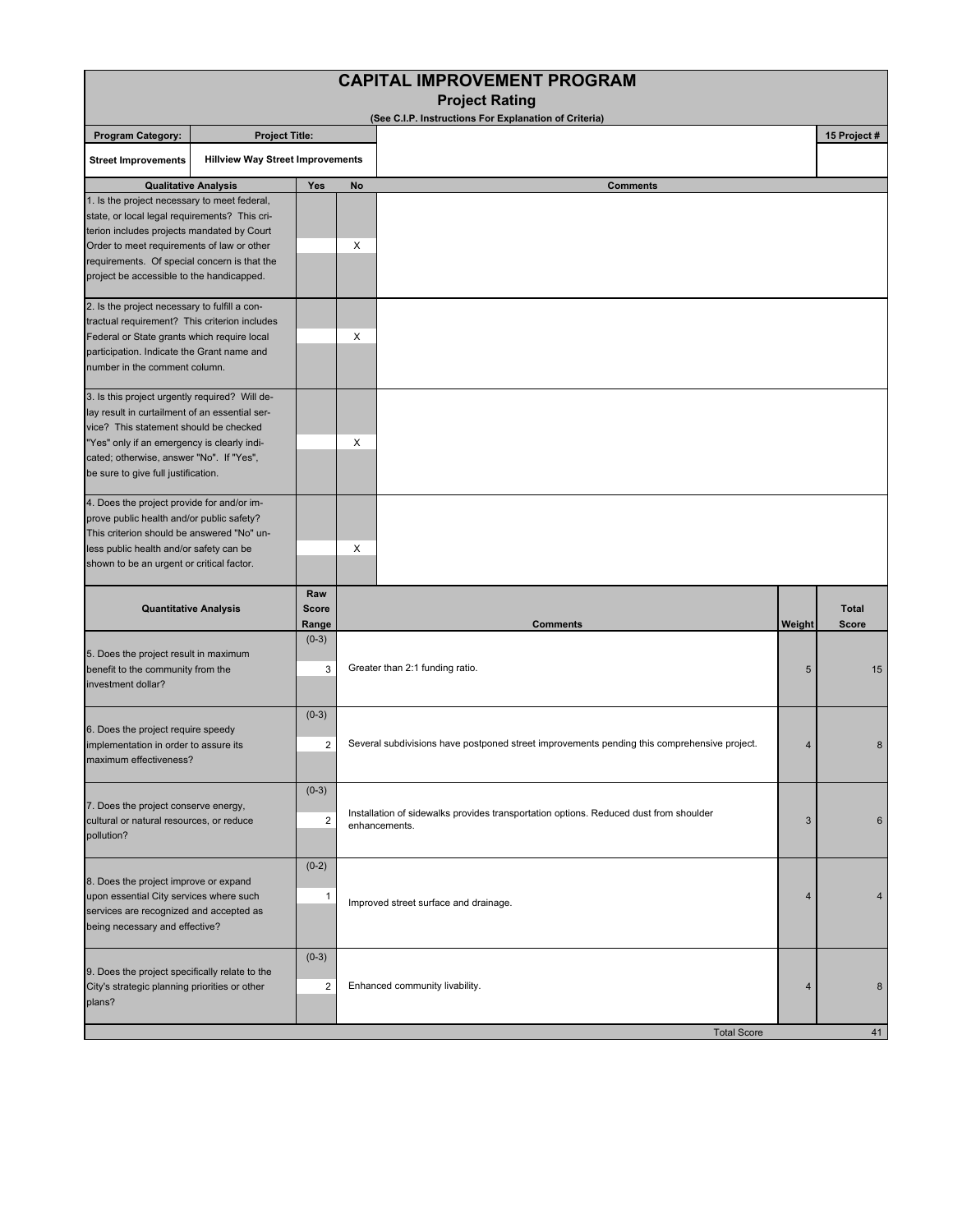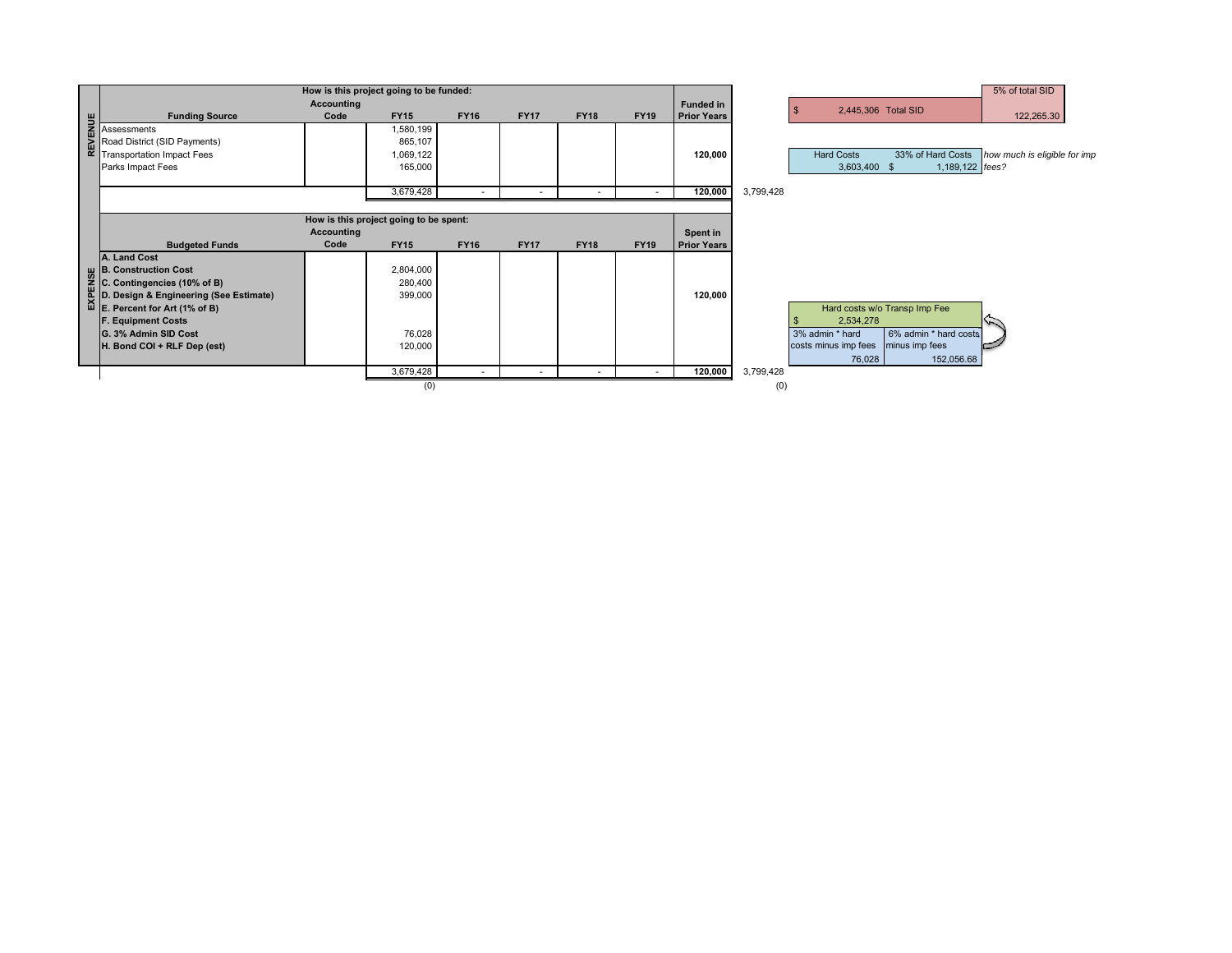|                | <b>Engineer's Preliminary Opinion of</b><br><b>Probable Construction Cost</b><br>Project Title: Hillview Way Reconstruction - #5051 /#6077 |                       |                 |                    | CONSULTING ENGINEERS & LAND SURVEYORS |
|----------------|--------------------------------------------------------------------------------------------------------------------------------------------|-----------------------|-----------------|--------------------|---------------------------------------|
|                | Location: Missoula, Montana                                                                                                                |                       |                 |                    |                                       |
|                | Owner: City of Missoula                                                                                                                    |                       |                 |                    |                                       |
|                | Estimated By: CT and JLC                                                                                                                   | Revised               | 10-Mar-14       |                    |                                       |
| $\mathbf{1}$   | HILLVIEW RECONSTRUCTION<br>$\overline{2}$                                                                                                  | 3                     | $\overline{4}$  | 5                  | 6                                     |
| Item<br>No.    | Description                                                                                                                                | Estimated<br>Quantity | Unit            | Unit<br>Price      | Cost<br>Projection                    |
| 1              | Mobilization                                                                                                                               | 1                     | L.S.            | \$126,000.00       | \$126,000.00                          |
| $\overline{2}$ | Roadway Excavation                                                                                                                         | 7.875                 | C.Y             | \$27.00            | \$212,625.00                          |
|                | Roadway Embankment                                                                                                                         | 4,500                 |                 |                    |                                       |
| з              | 4" Thick Asphalt Pavement                                                                                                                  | 20,000                | S.Y             | \$16.00            | \$320,000.00                          |
| $\overline{4}$ | 3/4" Minus Crushed Base 9"                                                                                                                 | 5,775                 | C.Y             | \$40.00            | \$231,000.00                          |
| 5              | 3" Minus Sub Base (0" thick)                                                                                                               | 500                   | C.Y             | \$20.00            | \$10,000.00                           |
| 6              | Geogrid Reinforcement                                                                                                                      | 22,000                | S.Y             | \$4.50             | \$99,000.00                           |
| $\mathcal{I}$  | Remove Concrete Curb and Gutter                                                                                                            | 700                   | L.F.            | \$4.00             | \$2,800.00                            |
| 8              | Concrete Curb and Gutter (6" BOC)                                                                                                          | 11,000                | L.F.            | \$17.00            | \$187,000.00                          |
| $^{\circ}$     | Concrete Curb and Gutter (8" BOC)                                                                                                          |                       | L.F             | \$24.00            | \$0.00                                |
| 10             | Remove Concrete Sidewalk                                                                                                                   | 1,000                 | S.F.            | \$4.00             | \$4,000.00                            |
| 11             | Concrete Sidewalk (4" thick)                                                                                                               | 34,125                | S.F             | \$6.50             | \$221,812.50                          |
| 12             | Concrete Sidewalk (6" thick)                                                                                                               | 1,200                 | S.F.            | \$8.00             | \$9,600.00                            |
| 13             | 3" Cove Gutter (8" thick w/ rebar)                                                                                                         | 350                   | L.F.            | \$20.00            | \$7,000.00                            |
| 14             | Concrete Apron (6" thick)                                                                                                                  | 2.815                 | S.F.            | \$8.00             | \$22,520.00                           |
| 15             | Stormwater Inlet (In Curb)                                                                                                                 | 29                    | EA              | \$2,700.00         | \$78,300.00                           |
| 16             | Stormwater HDPE Pipe (18" Diameter)                                                                                                        | 1,640                 | LE              | \$49.00            | \$80,360.00                           |
| 17             | Stormwater HDPE Pipe (12" Diameter)                                                                                                        | 1,810                 | L.F.            | \$43.00            | \$77,830.00                           |
| 18             | Stormwater Manhole                                                                                                                         | 21                    | EA              | \$2,600.00         | \$54,600.00                           |
| 19             | Adjust Existing Manhole                                                                                                                    | 7                     | EA              | \$700.00           | \$4,900.00                            |
| 20             | Adjust Existing Valve Box                                                                                                                  | 11                    | EA              | \$250.00           | \$2,750.00                            |
| 21             | 8' Precast Sump                                                                                                                            | $\hat{z}$             | EA              | \$2,800.00         | \$5,600.00                            |
| 22             | Remove and Reset Gate                                                                                                                      | 1                     | EA              | \$1,000.00         | \$1,000.00                            |
| 23             | Remove and Reset Fence                                                                                                                     | 500                   | L.F.            | \$19.00            | \$9,500.00                            |
| 24             | Remove and Reset Sign                                                                                                                      | 20                    | EA.             | \$500.00           | \$10,000.00                           |
| 25             | Remove and Relocate Sign with Warning Lights                                                                                               | 1                     | EA              | \$7,500.00         | \$7,500.00                            |
| 26             | Remove and Reset Mailbox                                                                                                                   | $\overline{7}$        | EA              | \$500.00           | \$3,500.00                            |
| 27             | Removal and Dispose of Pipe Culvert                                                                                                        | $\overline{a}$        | FA              | \$500.00           | \$2,000.00                            |
| 28             | Remove, Salvage, and Stockpile Guardrail                                                                                                   | 375                   | L.F.            | \$15.00            | \$5,625.00                            |
| 29             | Guardrail, G4 W-beam, Wood Posts                                                                                                           | 345                   | L.F.            | \$85.00            | \$29,325.00                           |
| 30             | Guardrail, G4 W-beam, Low Speed Terminal (LST) End Section, Wood Posts                                                                     | 3                     | EA              | \$3,500.00         | \$10,500.00                           |
| 31             | Furnishing and Placing Topsoil (4" depth)                                                                                                  | 1,020                 | C.Y             | \$30.00            | \$30,600.00                           |
| 32             | Furnishing and Placing Topsoil (6" depth)                                                                                                  | 180                   | C.Y             | \$30.00            | \$5,400.00                            |
| 33             | Pavement Markings - white                                                                                                                  | 100                   | GAL             | \$100.00           | \$10,000.00                           |
| 34<br>35       | Pavement Markings - vellow<br>Hydro-seeding                                                                                                | 65<br>91,720          | GAL<br>S.F.     | \$100.00<br>\$0.15 | \$6,500.00<br>\$13,758.00             |
| 36             | Gravel Curb Intake Filter                                                                                                                  | 36                    | EA.             | \$100.00           | \$3,600.00                            |
| 37             | Sediment Wattle                                                                                                                            | 6,790                 | L.F.            | \$6.00             | \$40,740.00                           |
| 38             | Temporary Traffic Control                                                                                                                  | 1                     | LS.             | \$106,560.00       | \$106,560.00                          |
| 39             | Sod at Triangle                                                                                                                            | 0                     | S.F             |                    | \$0.00                                |
| 40             | Sprinkler System at Triangle                                                                                                               | $\alpha$              | LS.             |                    | \$0.00                                |
| 41             | Walls                                                                                                                                      | 660                   | SF.             | \$44.00            | \$29,040.00                           |
| 42             | Misc. Field Directed Work                                                                                                                  | $\rightarrow$         | LS.             | \$50,000.00        | \$50,000.00                           |
|                |                                                                                                                                            |                       | <b>SUBTOTAL</b> |                    | \$2.132.845.50                        |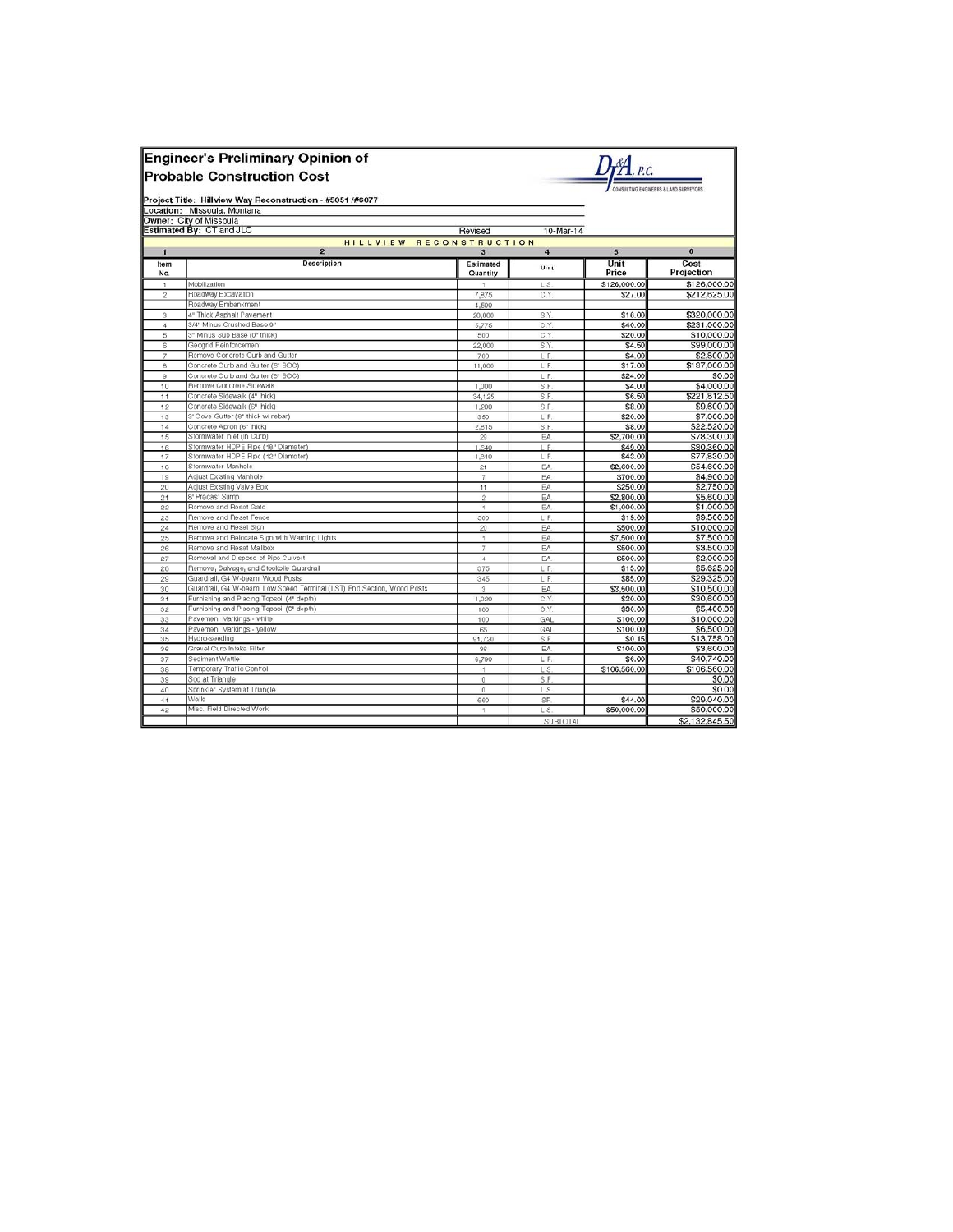| NORTH OF BLACK PINE |                                            |                |                              |            |                |  |
|---------------------|--------------------------------------------|----------------|------------------------------|------------|----------------|--|
| $\blacksquare$      | $\overline{2}$                             | $\overline{a}$ | $\overline{4}$               | 5          | 6              |  |
| Item                | Description                                | Estimated      | Unit                         | Unit       | Cost           |  |
| No.                 |                                            | Quantity       |                              | Price      | Projection     |  |
| 43                  | Remove Curb and Gutter                     | 1,670          | L.F                          | \$4.00     | \$6,680.00     |  |
| 44                  | Concrete Curb and Gutter (6" BOC)          | 1,330          | LF                           | \$17.00    | \$22,610.00    |  |
| 45                  | Remove Concrete Sidewalk                   | $\Omega$       | S.F.                         | \$4.00     | \$0.00         |  |
| 46                  | Concrete Sidewalk (4" thick)               | 5,620          | S.F.                         | \$6.50     | \$36,530.00    |  |
| 47                  | Concrete Sidewalk (6" thick)               | 160            | S.F.                         | \$8.00     | \$1,280.00     |  |
| 48                  | 3' Cove Gutter                             | 60             | L.F                          | \$20.00    | \$1,200.00     |  |
| 49                  | Concrete Apron (6" thick)                  | 235            | S.F.                         | \$8.00     | \$1,880.00     |  |
| 50                  | Landscape Rock (8" to 4" diameter)         | 3,000          | S.F.                         | \$8.00     | \$24,000.00    |  |
| 51                  | Asphalt Overlay (2" to 3")                 | 2,430          | S.Y.                         | \$10.00    | \$24,300.00    |  |
| 52                  | Mill Asphalt Pavement                      | 1,000          | S.Y.                         | \$5.00     | \$5,000.00     |  |
| 53                  | Roadway Excavation (unsuitable)            | 450            | C.Y.                         | \$27.00    | \$12,150.00    |  |
| 54                  | 4" Thick Asphalt Pavement                  | 500            | S.Y.                         | \$16.00    | \$8,000.00     |  |
| 55                  | 3/4" Minus Crushed Base                    | 90             | C.Y.                         | \$40.00    | \$3,600.00     |  |
| 56                  | Stormwater Inlet (In Curb)                 | $\overline{2}$ | EA                           | \$2,700.00 | \$5,400.00     |  |
| 57                  | Stormwater HDPE Pipe (12" Diameter)        | $\overline{0}$ | LF                           | \$30.00    | \$0.00         |  |
| 58                  | Stormwater Manhole                         | $\overline{0}$ | EA                           | \$2,300.00 | \$0.00         |  |
| 59                  | Adjust Existing Manhole                    | $\circ$        | EA                           | \$500.00   | \$0.00         |  |
| 60                  | Adjust Existing Valve Box                  | $\circ$        | EA                           | \$250.00   | \$0.00         |  |
| 61                  | Remove and Reset Sign                      | $\mathbb O$    | EA                           | \$300.00   | \$0.00         |  |
| 62                  | Remove and Stockpile Sign                  | $\Omega$       | EA                           | \$200.00   | \$0.00         |  |
| 63                  | Pavement Markings - White                  | 20             | GAL                          | \$200.00   | \$4,000.00     |  |
| 64                  | Pavement Markings - Yellow                 | 15             | GAL                          | \$225.00   | \$3,375.00     |  |
| 65                  | Furnishing and Placing Topsoil (6" depth)  | 30             | C.Y.                         | \$30.00    | \$900.00       |  |
| 66                  | Hydro-seeding                              | 1,620          | S.F.                         | \$0.15     | \$243.00       |  |
| 67                  | Gravel Curb Intake Filter                  | $\mathbf{S}$   | EA                           | \$50.00    | \$450.00       |  |
| 68                  | Misc. Field Directed Work                  | $\overline{1}$ | L.S.                         | \$5,000.00 | \$5,000.00     |  |
|                     |                                            |                | North of Black Pine SUBTOTAL |            | \$166,598.00   |  |
|                     |                                            |                |                              |            |                |  |
|                     | <b>Construction Total (complete)</b>       |                |                              |            | \$2,299,443.50 |  |
|                     | Contingency                                |                |                              | 13%        | \$298.927.66   |  |
|                     | City SID Cost                              |                |                              | $0\%$      | \$0.00         |  |
|                     | <b>Engineering Design &amp; Inspection</b> |                |                              | 11.5%      | \$298,812.68   |  |
|                     | <b>Primary Project Total</b>               |                |                              |            | \$2,897,183.84 |  |